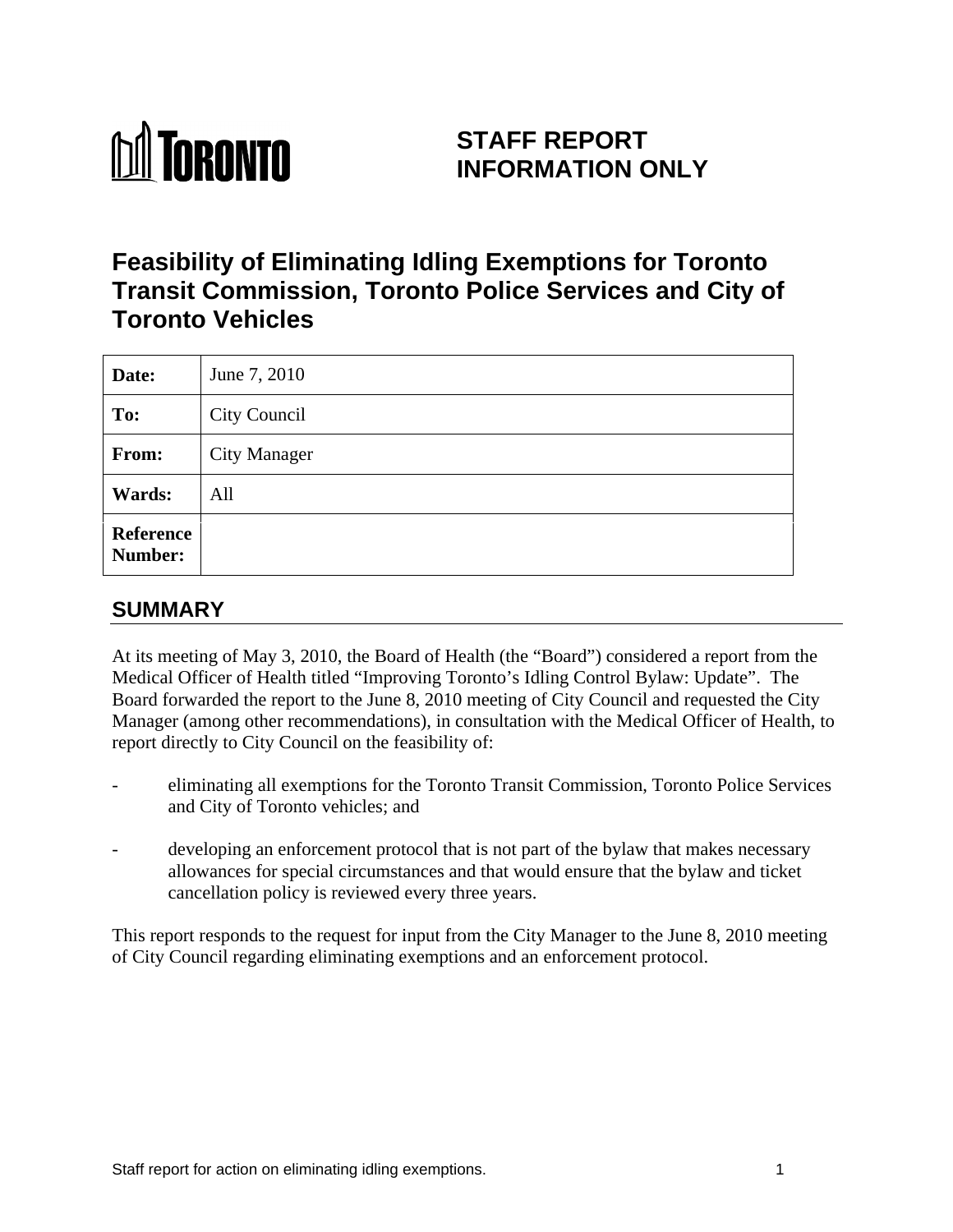### **Financial Impact**

This report will have no financial impact beyond what has already been approved in the current year's budget.

The Deputy City Manager and Chief Financial Officer has reviewed this report and agrees with the financial impact information.

## **DECISION HISTORY**

After considering the report, Air Pollution Burden of Illness from Traffic [\(http://www.toronto.ca/health/hphe/air\\_pollution\\_burden.htm](http://www.toronto.ca/health/hphe/air_pollution_burden.htm)) on November 12, 2007, the Board of Health requested the Medical Officer of Health to report on the availability of anti-idling technologies for all motor vehicle fleets operating in the City of Toronto. The Board of Health considered the report Feasibility of Mandatory Installation of Idle Reduction Technologies [\(http://www.toronto.ca/legdocs/mmis/2008/hl/bgrd/backgroundfile-13978.pdf\)](http://www.toronto.ca/legdocs/mmis/2008/hl/bgrd/backgroundfile-13978.pdf) at its July 3, 2008 meeting. As a result, the Medical Officer of Health was asked to report on the implications of amending the City's idling control bylaw to reduce permitted idling time along with other recommendations.

On October 6, 2008 the City's Executive Committee asked staff (Public Health, Transportation Services and Fleet Services) to review the idling control bylaw with a view to deleting unnecessary exclusions for City and TTC vehicles [\(http://www.toronto.ca/legdocs/mmis/2008/ex/decisions/2008-10-06-ex24-dd.pdf\)](http://www.toronto.ca/legdocs/mmis/2008/ex/decisions/2008-10-06-ex24-dd.pdf).

The report "Improving Toronto's Idling Control Bylaw"

[\(http://www.toronto.ca/legdocs/mmis/2009/hl/bgrd/backgroundfile-25050.pdf\)](http://www.toronto.ca/legdocs/mmis/2009/hl/bgrd/backgroundfile-25050.pdf) was on the agenda for the November 16, 2009 Board of Health meeting. The report proposed revisions to the idling control bylaw and recommended that authority be granted to introduce the necessary bill in Council to amend Municipal Code Chapter 517, Idling of Vehicles and Boats, and to adopt the draft bylaw attached to the November report. This report was referred to the May 3, 2010 Board of Health meeting.

At its meeting May 3, 2010, the Board of Health considered a report (HL30.2) on amending Toronto's Idling Control Bylaw. [http://www.toronto.ca/legdocs/mmis/2010/hl/bgrd/backgroundfile-29606.pdf.](http://www.toronto.ca/legdocs/mmis/2010/hl/bgrd/backgroundfile-29606.pdf)

The Board of Health recommended the following key changes to the current bylaw:

- Decrease allowed idling time from three minutes to one minute;
- Eliminate current temperature exemption (which allows idling when the temperature inside a vehicle is greater than 27 C or less than 5 C);
- Replace exemption allowing transit vehicles to idle for 15 minutes while at stopovers or layovers with an exemption allowing them to idle only if there is an identified need (eg., for safety of operator or passenger); and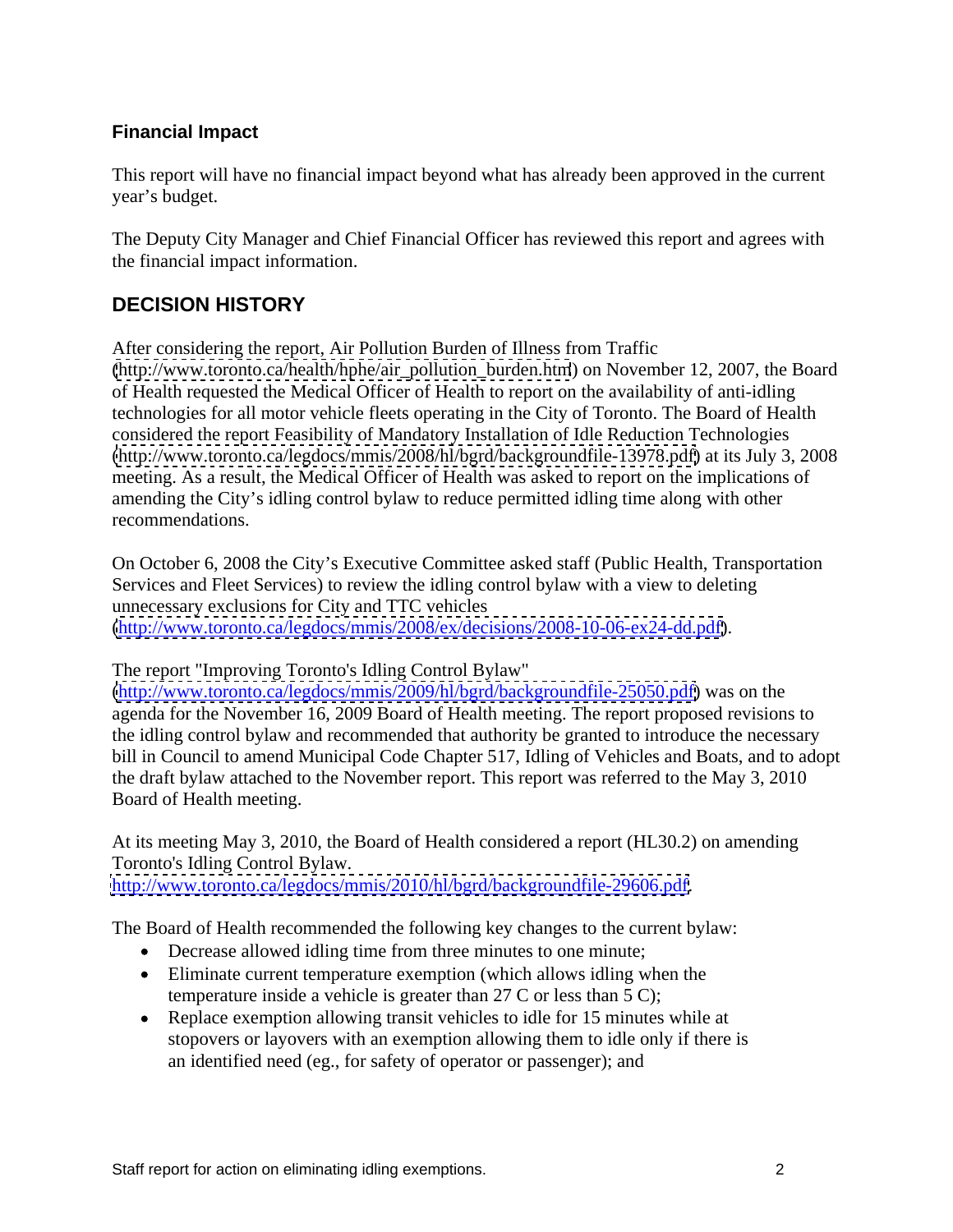Clarifying the exemption for police, fire or ambulance vehicles or police or fire boats to specify that idling is permitted only when engaged in operational activities or training activities.

At that meeting, the Board forwarded its recommendations to the June 8, 2010 meeting of City Council, and requested the City Manager, in consultation with the Medical Officer of Health, to report directly to City Council on June 8, 2010, on the feasibility of:

- eliminating all exemptions for the Toronto Transit Commission, Toronto Police Services and City of Toronto vehicles; and
- developing an enforcement protocol that is not part of the bylaw that makes necessary allowances for special circumstances and that would ensure that the bylaw and ticket cancellation policy is reviewed every three years.

This report responds to that request. It was prepared in consultation with the Medical Officer of Health.

## **ISSUE BACKGROUND**

Vehicles emit pollutants that cause climate change, create smog and contribute to adverse health effects.

Over the past two years, Toronto Public Health, in collaboration with Transportation Services, Fleet Services and City Legal, has led an extensive review of Toronto's idling control bylaw to determine how it could be improved. The review considered the benefits of reducing idling of vehicles, idling control bylaws in other jurisdictions, reasons why people idle, and information gathered during stakeholder consultations. Consultation with stakeholders indicated that the bylaw could be more effective if it was easier to understand and easier for the City to enforce. Suggestions for improvement included decreasing the allowed idling time, clarifying the language in the bylaw and removing some of the exemptions.

#### **Exemptions related to Toronto Transit Commission**

Consultations between Toronto Public Health and the Toronto Transit Commission (TTC) in relation to exemptions for TTC vehicles revealed that limiting idling of transit vehicles to one minute at all times could cause emission control devices on the buses to fail. The TTC vehicles are equipped with turbo-chargers to reduce emissions which need to cool at idle for a brief period (two to three minutes). Failure of a turbo-charger can result in very high emissions from the bus until the problem is corrected, and can cause oil to be released onto the ground. These failures result in unhealthy releases of pollution and are associated with significant replacement costs. Additionally, TTC indicates that overall maintenance costs may increase with more frequent use of the diesel starter system.

There are also instances where transit vehicles may need to idle for longer than two to three minutes at a stopover or layover location. For example, buses need to idle at isolated stopover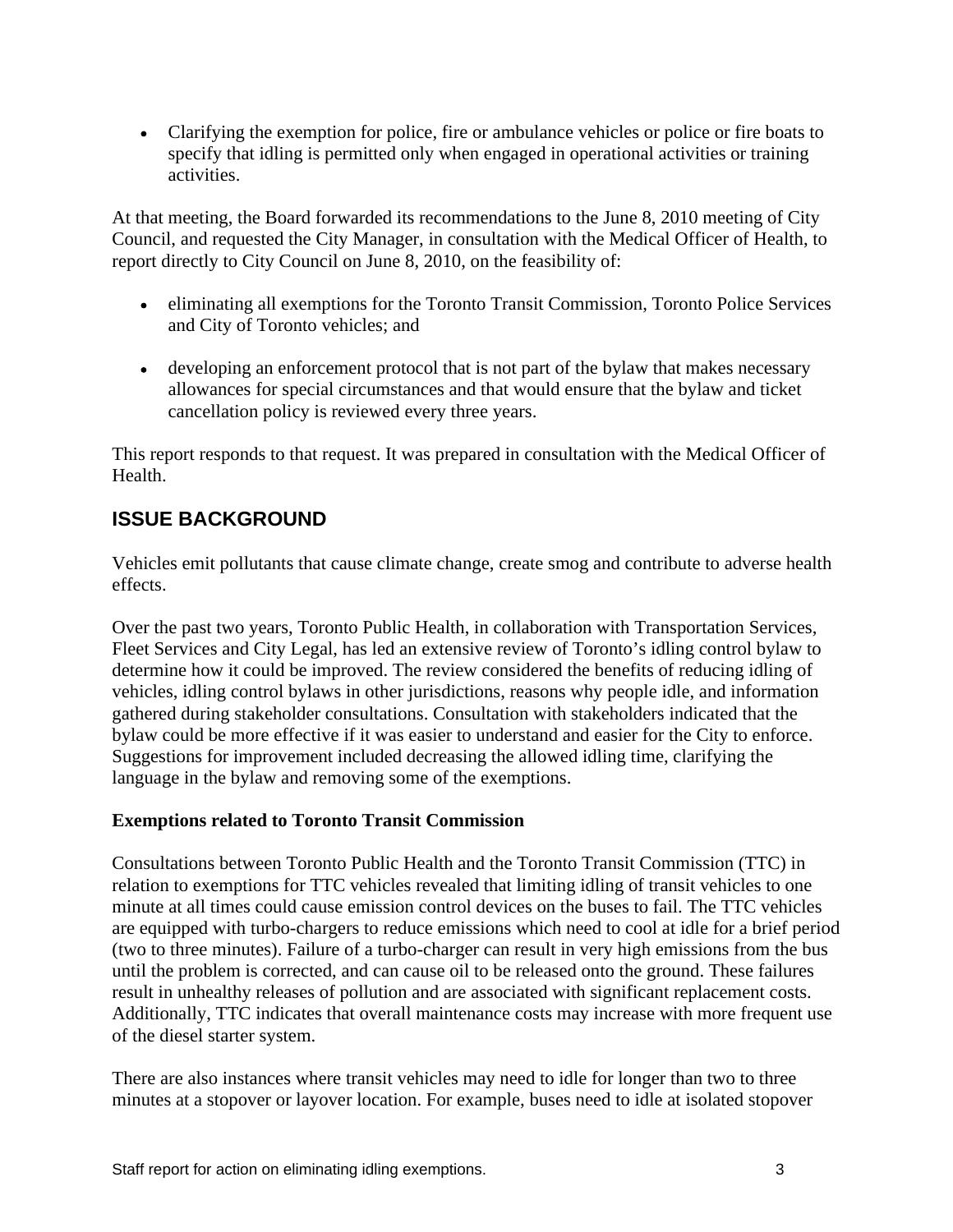locations at night in order to maintain visibility and for operator safety. In the winter, buses may need to idle to "de-fog" windows in order for the operator to be able to see.

The TTC supported revisions to Toronto's idling control bylaw revisions including removal of the reference to time in the definition of stopovers and layovers. However, transit vehicles must not idle solely for the comfort and convenience of the operator or passengers. Eliminating the 15 minute provision ensures that buses are turned off as soon as possible once they are stopped. The proposed revision proposed by the Board of Health means that transit vehicles may only idle for reasons related to operator or passenger safety, or in order to protect emission control devices from failure.

Toronto Public Health reported that the TTC will ensure that the new bylaw, if approved by Council, will be incorporated into TTC procedures by updating their current Idling Rule to meet the new requirements. TTC plans to roll out the information through Corporate Notices and Safety Talks at the Divisions to ensure the operators are aware of the changes.

#### **Exemptions related to Toronto Police Services**

Consultations between Toronto Public Health and the Toronto Police Services (TPS) in relation to exemptions for TPS vehicles revealed that limiting idling of police vehicles to one minute at all times was not possible due to the need to have their vehicles running to power their onboard electronic equipment such as communication devices and computers.

#### **Exemptions related to City Fleets**

The City of Toronto is reducing emissions from the City's fleet vehicles through the comprehensive Green Fleet Plan 2008-2011. A previous report to the Board of Health described corporate anti-idling strategies for the reduction of emissions from light, medium and heavy duty City vehicles. <http://www.toronto.ca/legdocs/mmis/2010/hl/bgrd/backgroundfile-29606.pdf>

In addition, since 2007 the City of Toronto's Idle-Free Policy has required staff to shut their vehicle off if idling for more than ten seconds.<http://www.toronto.ca/fleet/idle-free.htm>

#### **Using an Enforcement Protocol**

The May 2010 Board of Health report which proposes revisions to the idling bylaw reports on the concept of potentially simplifying the bylaw by removing all exemptions and building them into a formal enforcement protocol that would operate outside the bylaw and could be amended without the necessity of a bylaw change. Toronto Public Health consulted with Transportation Services who enforce the idling bylaw, and City Legal on this issue. They were not supportive of creating an enforcement protocol outside the bylaw because it would reduce transparency and jeopardize enforceability.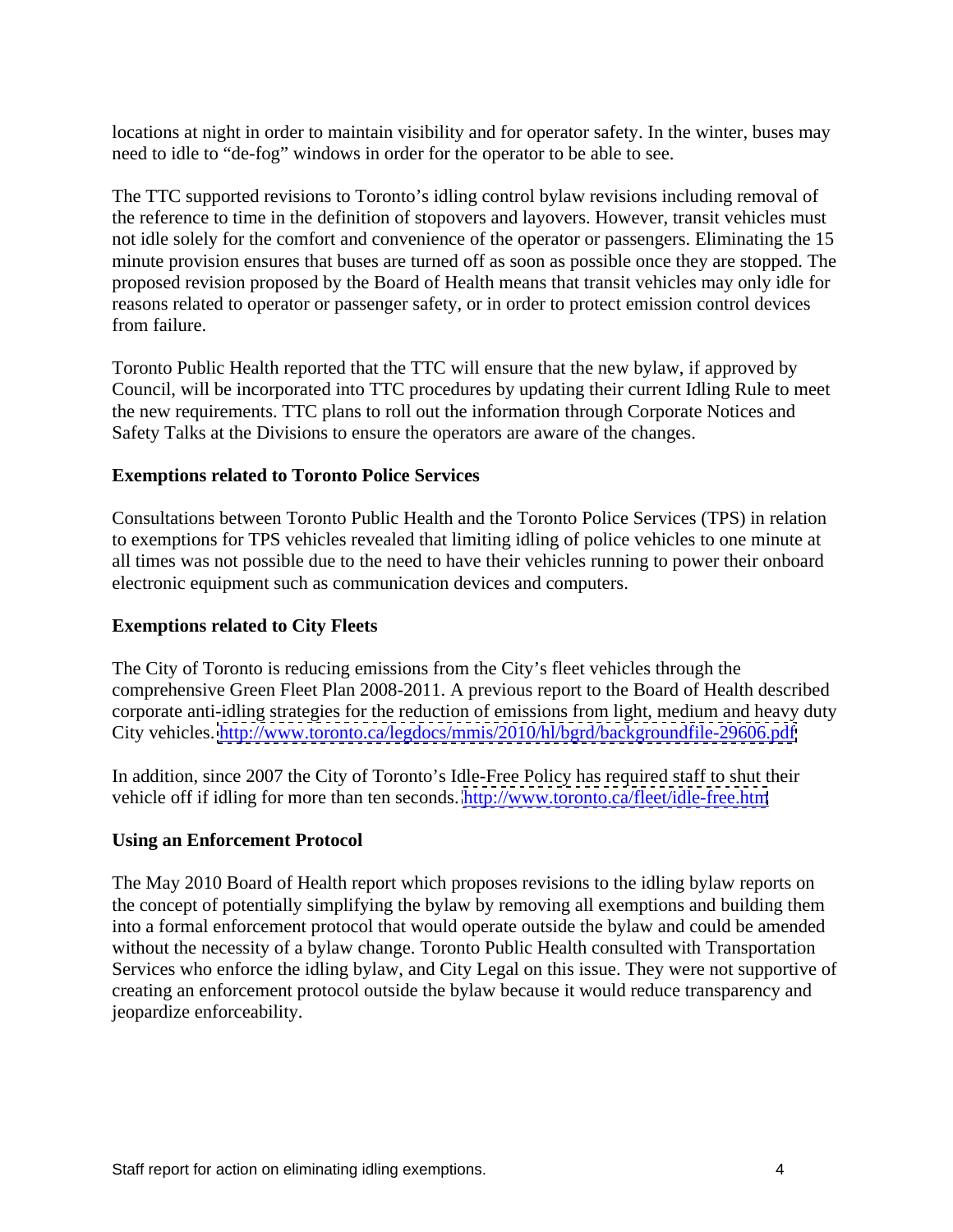### **COMMENTS**

#### **Feasibility of Eliminating Idling Exemptions for Toronto Transit Commission, Toronto Police Services and City of Toronto Vehicles**

Staff from Toronto Public Health (TPH), in collaboration with City Legal and Transportation Services, have considered the issue of exemptions. TPH staff consulted with the Toronto Transit Commission, Toronto Police Services, and Fleet Services regarding the operational need for idling. These consultations revealed that there are times when idling is required for operating their

vehicles such as to run emissions reduction devices and as such require exemptions in the idling control bylaw. These discussions also found that there are times when idling can be reduced. This includes those times when idling is solely for the comfort and convenience of the operator or passengers. The proposed revisions to the bylaw provide clarity and specify idling is only permitted for operational or training requirements.

While it not feasible to eliminate all exemptions for the TTC, TPS or City Fleets, it is recommended that the issue of exemptions be addressed through the development or expansion of written idling control policies. These policies could include a monitoring program and enforcement strategy to eliminate unnecessary idling within their fleets while recognizing special operational circumstances. This includes an analysis of their organization's on-road vehicles to determine if they are required to idle in order to perform their operations. Fleet Services currently has a policy that considered the following factors were considered: the division using the vehicle, type of vehicle, vehicle application, model year, advanced emission-control equipment and idle-free technology that has been purchased. Fleet Services could further consider a monitoring and enforcement strategy. Following the direction of Fleet Services' idling policy for city vehicles, Toronto Police Services and the TTC could each develop a detailed policy and communicate it to their staff.

The Toronto Environment Office, in collaboration with Toronto Public Health, has committed to working with TPS, TTC and Fleet Services to eliminate unnecessary idling through development and implementation of specific idling control policies applicable to their operational circumstances.

#### **Feasibility of an Enforcement Protocol**

Regarding the request to "assess the feasibility of developing an enforcement protocol that is not part of the bylaw that makes necessary allowances for special circumstances and that would ensure that the bylaw and ticket cancellation policy is reviewed every three years", Toronto Public Health has explored this issue with City Legal and Transportation Services and recommended against it.

City Legal staff advised TPH that prosecutions of the idling control bylaw have been successful because the conditions under which the bylaw applies are explicitly stated in the bylaw. The bylaw is publicly available and anyone can review it. Adopting an enforcement protocol that is